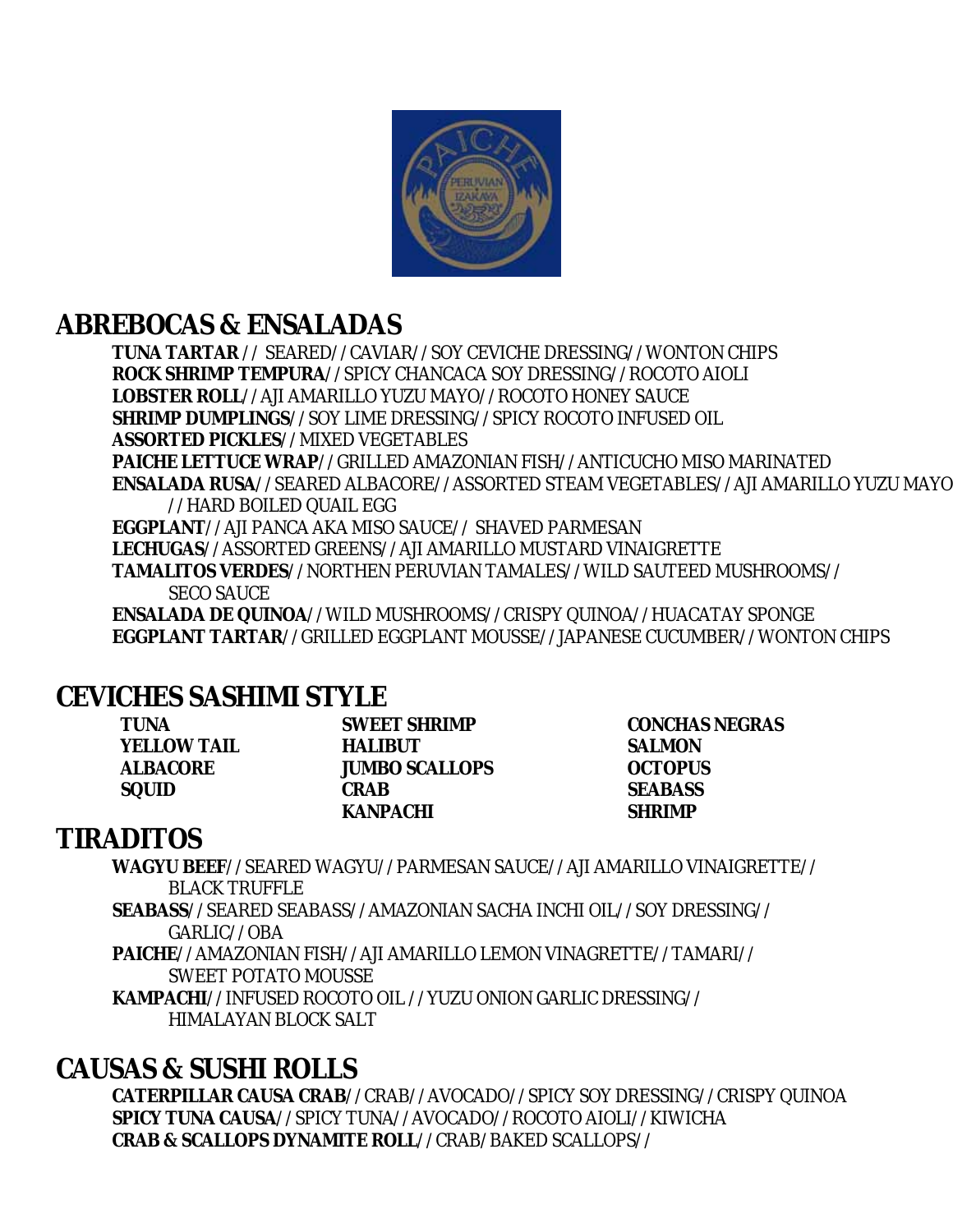AJI AMRILLO YUZU MAYO//CUCUMBER **CEVICHE ROLL**//SEARED SEABASS//SHRIMP TEMPURA//AVOCADO//LECHE DE TIGRE **SPICY CRUNCHY TUNA ROLL**//SPICY TUNA//CRISPY KIWICHA// ROCOTO AIOLI//AVOCADO//CUCUMBER

### **ANTICUCHO GRILL**

**CRISPY TUNA TACU TACU**//SPICY TUNA//CRISPY TACU TACU//ROCOTO AIOLI **LAMB SOFT TACOS**//MILK FED LAMB//JALAPENO SAUCE//PANCA TOMATILLO SAUCE// QUINOA SALSA

**AMAZONIAN PAICHE KAMA**//PAICHE COLLAR//YUZU KOSHO SAUCE//CABBAGE SALAD **CALAMARI RELLENO**//STUFFED BABY SQUID//MORCILLA//AJI PEPIAN **SPATCHCOCK**//GRILLED CHICKEN//PANCA MORO MISO SAUCE **RAZOR CLAMS**//CLAMS//SALSA CRIOLLA//AJI AMARILLO CEVICHE DRESSING **PACU RIBS**//AMAZONIAN FISH RIBS//ROCOTO TERIYAKI GLAZE//ZAPALLO PUREE **SHORT RIBS**//PRIME SHORT RIBS//BBQ SAUCE **PORK NECKS**//GRILLED PORK NECKS//BBQ SAUCE//GREEN ONIONS **TACACHO**//MUDDLED GRILLED PLANTAIN//SMOKED PANCETTA//JALAPENO SAUCE **GRILLED QUAIL**//PISCO BASTING//UME PLUM WINE DRESSING

### **FRITURAS**

**YUQUITAS**//STUFFED YUCAS BEIGNET//MANCHEGO CHEESE//GRATED PARMESAN **CRISPY LOBSTER TACOS**//LOBSTER TEMPURA//AJI AMRILLO MISO DRESSING **CHICHARRON DE PESCADO**//CRISPY FISH CHICHARRON//LIME YUZU SAUCE **TORTILLA DE ARROZ**//RICE PANCAKES//SPRING ONION//SOY DRESSING//YUZU MAYO **UNI SHRIMP TOAST**//SEA URCHIN//SHRIMP TOAST//ROCOTO HONEY SAUCE **AMAEBI**//FILO WRAP//SWEET SHRIMP//JALAPENO PONZU DRESSING

# **COCINA CALIENTE**

**SWEET POTATO GNOCCHI**//BURNT BUTTER//HUACATAY//GRATED PARMESAN **CHAUFA DE LANGOSTA**//LOBSTER//MIX SEAFOOD//FRIED RICE **CEVICHE DE PATO**//CONFIT DUCK//CEVICHE STEW//PALLARES TACU TACU **SALTADO DE QUAIL**//SAUTEED QUAIL//FIVE SPICE//ROSEMARY ROCOTO DRESSING **QUINOA CON ALVERJITAS**//ENGLISH PEAS//QUINOA//RISSOTTO **CAU CAU DE CHORITOS**//STEAM MUSSELS//HOME MADE PASTA//CAU CAU SAUCE **ARROZ CON CONCHAS NEGRAS Y RIZO**//BLOOD CLAMS//SEA URCHIN//RISOTTO **SALTADO DE CAMARONES**//SAUTEED SHRIMPS//TOMATO ONION STEW//HOME MADE PASTA **LOMITO AL JUGO**//SAUTEED BEEF FILET COSTINI **SUDADO DE PESCADO**//BRANZINO FISH STEW//CHICHA DE JORA// TOMATO STEW// LECHE DE TIGRE **SECO DE PAICHE**//AMAZONIAN FISH STEW//CILANTRO BLACK BEER SAUCE//PALLARES

### **VERDURAS**

**SPINACH CARROTS PEWEE POTATO CAULIFLOWER GREEN BEANS BOK CHOI**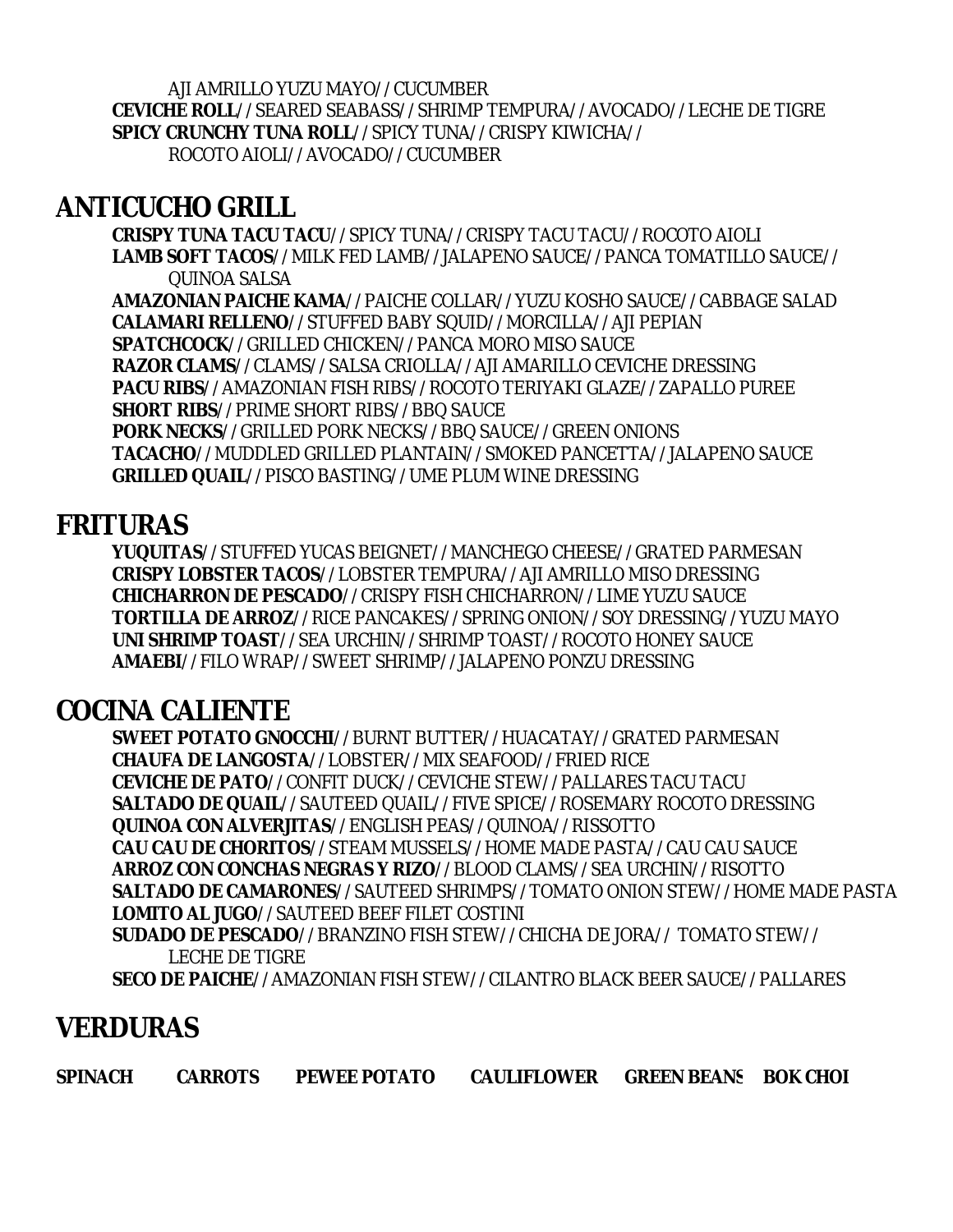

#### **COCTELES CLASICOS Y OLVIDADOS**

PISCO SOUR

PORTON PISCO, ORGANIC EGG WHITES, FRESH LIME JUICE, FRESH LEMON JUICE, EVAPORATED CANE SYRUP, CINNAMON TINCTURE, ANGOSTURA BITTERS

CHAMPS ELYSEES GREEN CHARTREUSE, LEMON JUICE, SIMPLE SYRUP, COGNAC, ANGOSTURA BITTERS, LEMON TWIST

MARACUYA CAIPIRINHA LEBLON CACHACA RUM, FRESH PASSION FRUIT, MUDDLED LIME CUBES, PURE CANE SYRUP

AMERICANO

CAMPARI, SWEET VERMOUTH, DASH OF ORAGE JUICE, SODA WATER, FLAMED ORANGE PEEL

MOJITO

NEISSON RHUM , PINCH OF FRESH MINT, LIME JUICE, SUGAR CUBES, SODA

PAPA HEMINGWAY

MATUSALEM RUM, FRESH LIME JUICE, FRESH GRAPEFRUIT, MARASCHINO

SIDE CAR

PERRIER FERRAND COGNAC, MEYER LEMON JUICE, COMBIER ROYAL, RIM OF SUGARED ORANGE ZEST

CUBA LIBRE<br>WHITE FLOR DE CANA RUM, FRESH SQUEEZED LIME, MEXICAN COKE

CHILCANO DE CLOVOS

PISCO, FRESH ORGANIC LIMES, GINGER SYRUP, CLOVE SYRUP, ANGOSTURA BITTERS, SODA

MARGARITA 1

TEQUILA, HOUSE MADE ORANGE BITTERS, FRESH LIME JUICE, AGAVE NECTAR, PINCH OF GUSANO SALT

PINK PANTHER

WHITE ATLANTICO RUM, MUDDLED MINT, STRAWBERRY JUICE, GRAPEFRUIT JUICE, LEMON JUICE, ORGEAT SYRUP, TOPPED WITH CHAMPAGNE

BOLIVIAN MULE

QUINOA VODKA, FRESH LIME JUICE, GINGER SYRUP, ANGOSTURA BITTERS, SODA

BERNARD DEVOTO

REPOSADO TEQUILA, CALVADOS, YELLOW CHARTREUSE, BENEDICTINE, DASH OF ANGOSTURA BITTERS

PERUVIAN ON FIRE

MEZCAL, ROASTED PERUVIAN SPICY PEPPERS, MARMALADE, LIME JUICE, GINGER SYRUP

THE GEORGIA MINT JULEP PEACH BRANDY, COGNAC, FRESH MINT LEAVES, SODA WATER